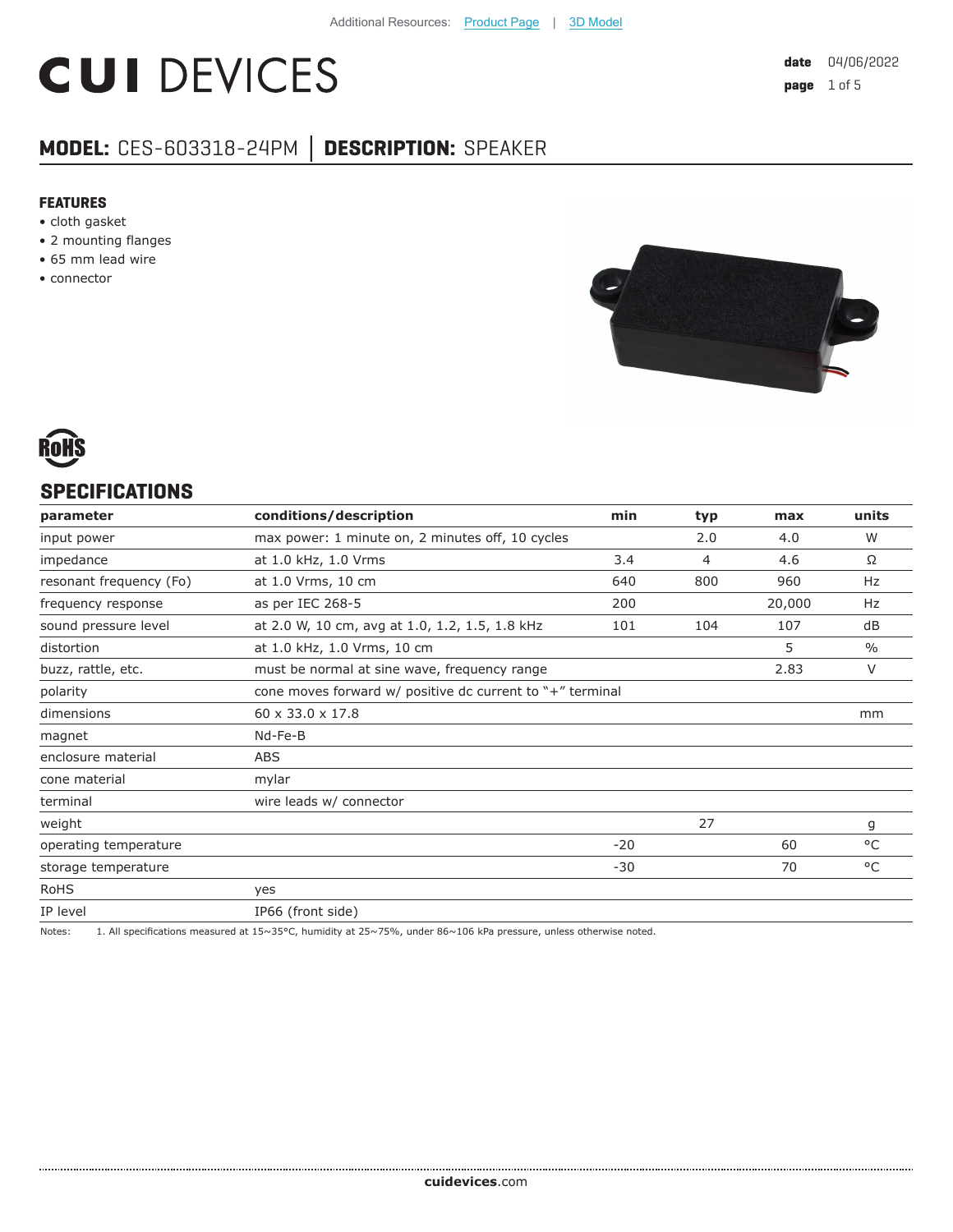## **MECHANICAL DRAWING**

units: mm tolerance: ±0.5 mm

wire: UL1571 28 AWG internal speaker: CMS-402811-28SP connector: JST GHR-02V-S-B

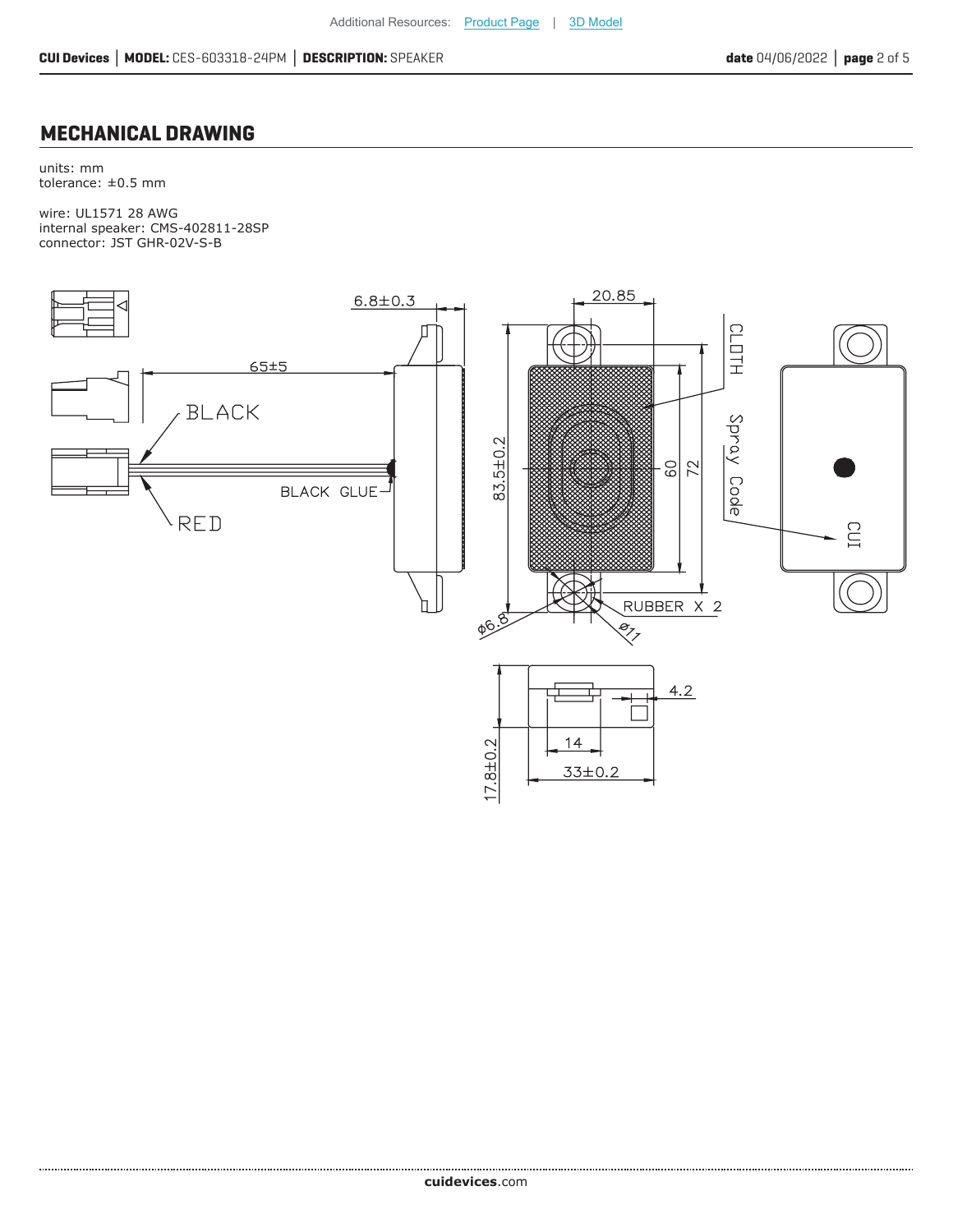# **RESPONSE CURVES**







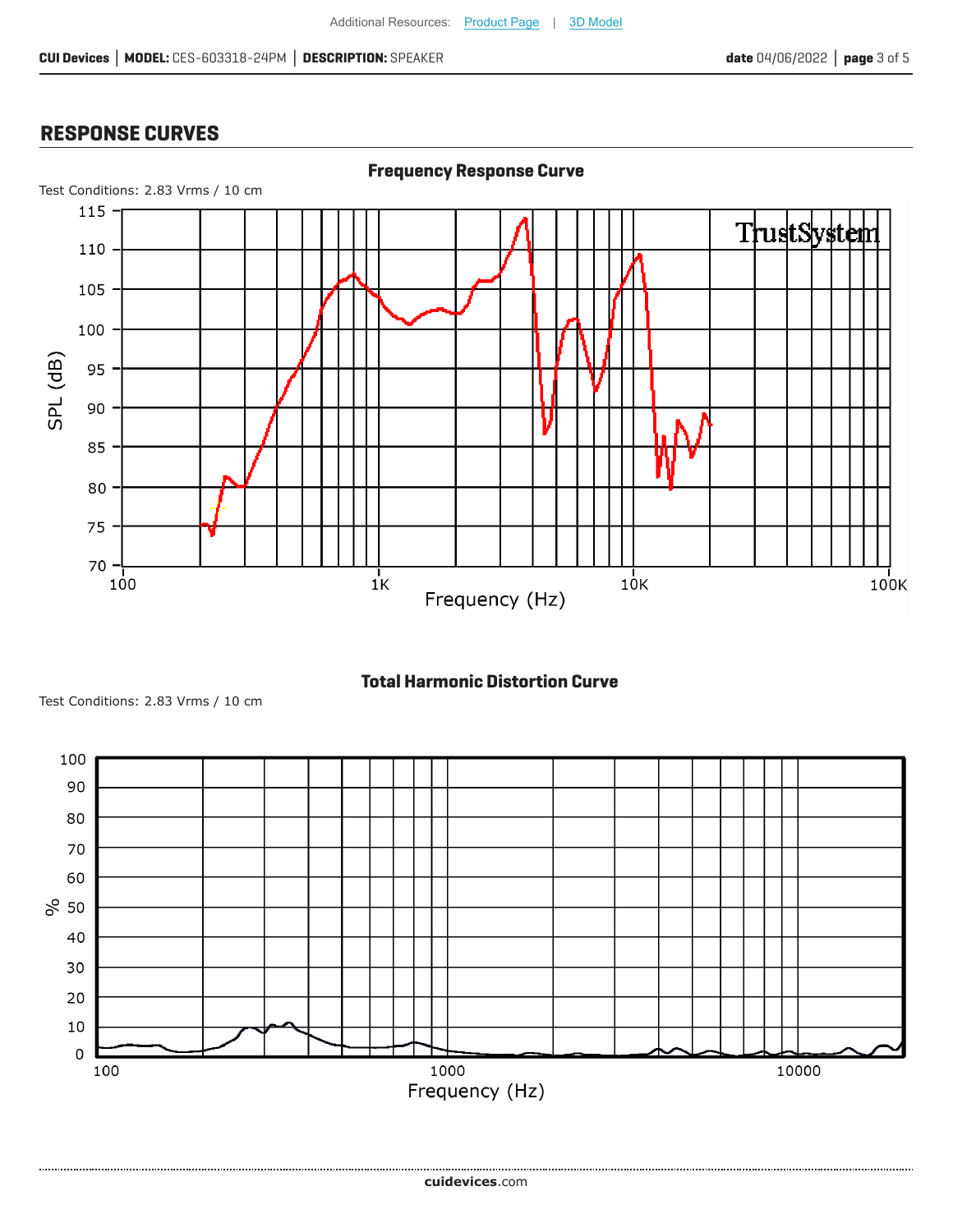### **PACKAGING**

#### units: mm

Tray QTY: 80 pcs per tray (40 sets per box) Carton Size: 595 x 510 x 220 mm Carton QTY: 320 pcs per carton